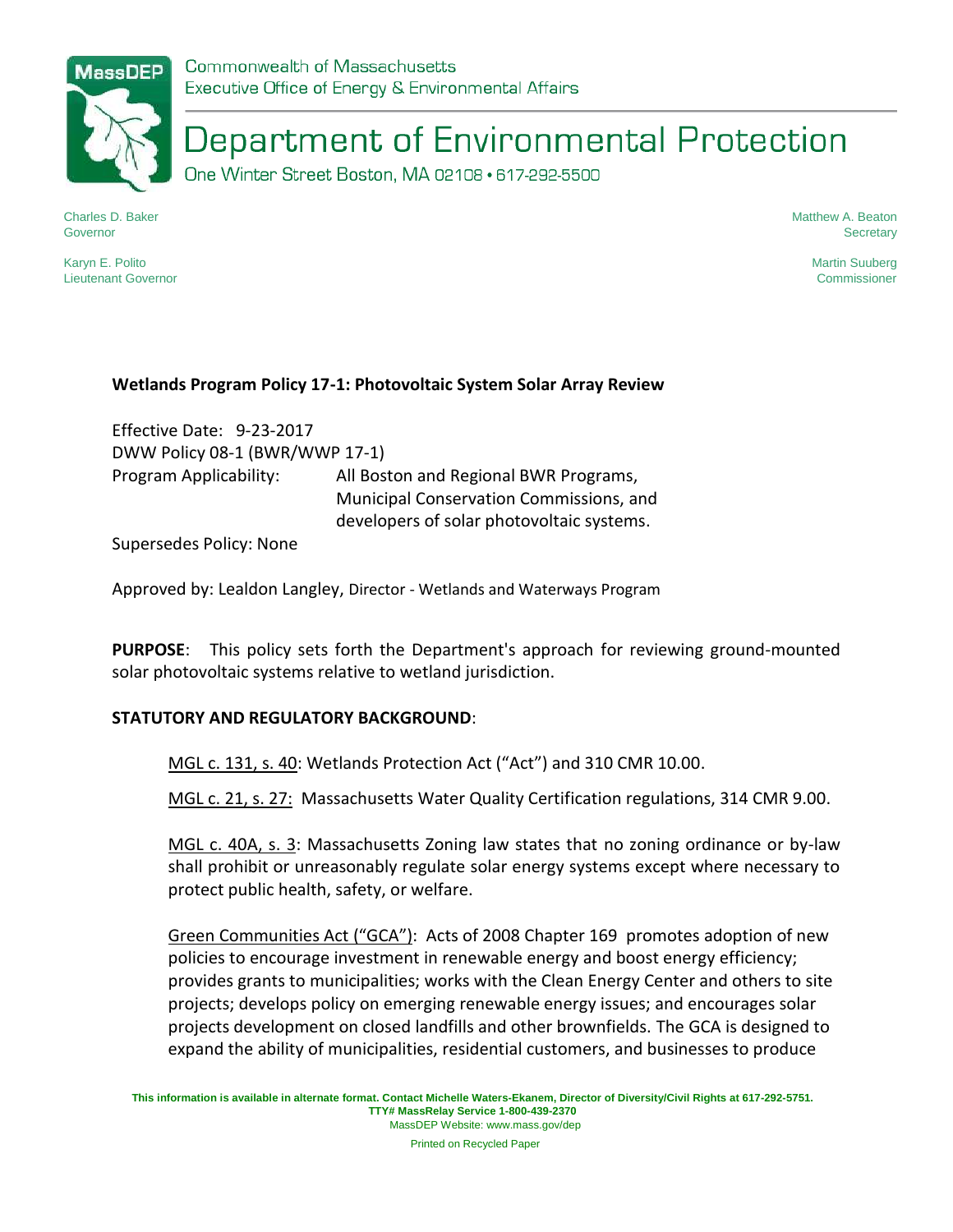electricity on their own premises; and to facilitate commercialization of and growth in large-scale energy sources that produce little or no greenhouse gas emissions.

### **SITING PHOTOVOLTAIC SYSTEMS**:

The Massachusetts Department of Environmental Protection (MassDEP) strongly encourages the use of upland properties for locating ground-mounted photovoltaic systems (PVS). Placement of PVSs within jurisdictional wetlands is highly discouraged. Placement of PVSs within wetland buffer zones may be permissible with proper oversight of the issues discussed in this policy and proper authorization through the permitting process of the Wetland Protection Act. Wetlands impacted by PVS projects may also be subject to Sections 401 and 404 of the federal Clean Water Act. Large wooded parcels of land, historically, which have been difficult to develop in the past due to steep topography, shallow bedrock, or poor percolation rates, are often targeted for conversion to solar, development of such sites present unique challenges. Clearing, stumping, and grading of large sloped areas require special measures and attention to control changes in site hydrology and associated erosion impacts during construction. In addition, conversion of forests to PVS arrays is less beneficial for greenhouse gas reduction than converting disturbed areas to PVSs.

#### **STANDARDS OF REVIEW**:

PVSs contemplated for locations in resource areas are subject to all regulatory performance standards. Alterations to resource areas include direct impacts associated with constructing PVS arrays as well as indirect wetland alterations resulting from either decreased sunlight from panel shading or increased solar exposure from the selective cutting of tree canopies. For purposes of this policy, use of the term "panels" includes "integrated panels (or tables)" which consist of a number of individual panels joined and manufactured as a single unit. The regulatory standard for all wetland resource areas requires the avoidance and minimization of project impacts, 310 CMR 10.55(4)(b). The regulatory standard for Bordering Vegetated Wetlands (BVW) is "shall not destroy or otherwise impair …" MassDEP has determined that placing solar arrays over BVW will result in an impairment that is prohibited or requires mitigation in accordance with 310 CMR 10.55(4). Despite the discretionary allowance for BVW impacts afforded by 10.55(4)(b), direct and indirect BVW alterations require mitigation in the same general area of the water body or reach of the waterway as the lost area. Where the proposed BVW replacement is located in upland on the project locus, suitable upland locations need to be considered as a primary alternative for locating PVSs, which would avoid wetland resources impacts all together. As part of an alternatives analysis, the guiding presumption is that any onsite potential upland available for mitigation should be considered for use in constructing PVSs. As such, the Applicant must demonstrate why that the placement of solar arrays within BVW is not avoidable. The amount of alteration proposed must be based upon the areal extent of resource areas proposed to be altered, based on the canopy area of trees projected to reach shading height throughout the life of the project, not the basal area of trees and shrubs to be removed or pruned within resource areas. See Appendix A.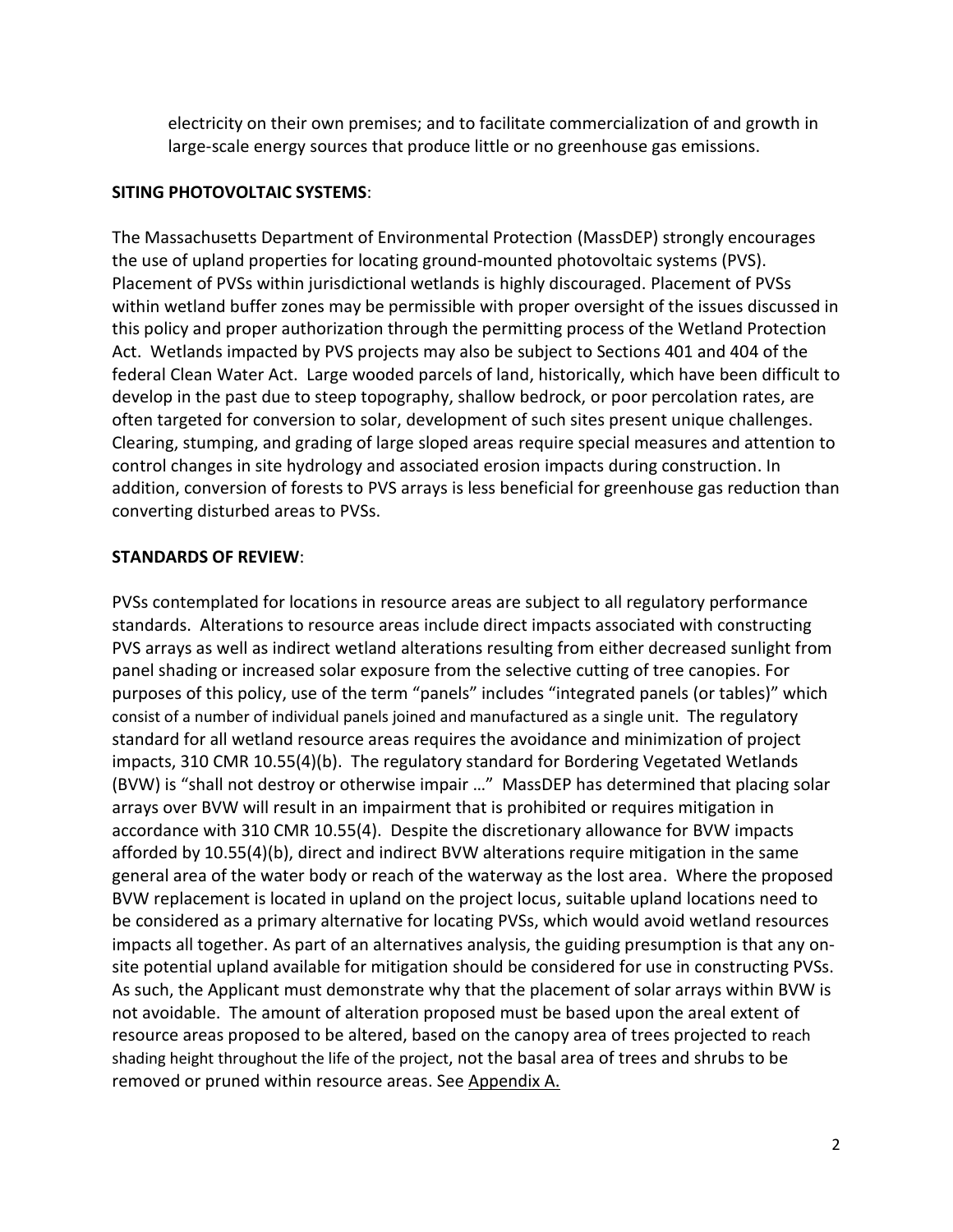Proposals to locate panels within other resource areas, for example Riverfront Area or Bordering Land Subject to Flooding should be evaluated as to whether the placement is avoidable and whether the placement would meet the performance standards for the resource area. In resource areas, consideration should also be given to impacts to wetland resource areas adjacent to, and within, PVSs anticipated from long-term vegetation controls for site maintenance. Project proponents should evaluate the extent of anticipated future vegetation management impacts that may require the filing of a subsequent Notice of Intent.

Certain components of PVS projects may qualify as a Limited Project per 310 CMR 10.53(3). PVS components include: new access roadways 10.53(3)(e); construction, operation, or maintenance of public utility electric distribution or transmission lines 10.53(3)(d); or the improvement, repair and/or replacement of an existing access roadway needed to transport equipment to a renewable energy project site 10.53(3)(t).

The following information is required as part of the Notice of Intent (NOI) to demonstrate avoidance, minimization and mitigation:

- 1. Avoid: An analysis of alternatives which avoids resource area alterations must be conducted which includes, but is not limited to:
	- An alternatives analysis that considers available upland locations for PVS arrays and other project components on the subject parcel.
	- A review of alternative interconnection locations and types available to the solar facility for connecting the solar PV system to the electric grid (e.g. overhead vs. underground connections and various routes).
	- A discussion as to how the size of the PVS array can be reduced though elimination of some panels, the use of fewer, more efficient, panels that generate a greater amount of electricity, or reducing the spacing between panels/tables, for example, while maintaining project viability.
- 2. Minimize: If it remains necessary to remove vegetation to reduce or eliminate shading and achieve the preferred PVS project, the amount of alteration proposed must be minimized. To demonstrate that project impacts are minimized, the applicant must:
	- Provide an analysis that evaluates the use of high efficiency panels (e.g. panels that track the sun) and locating panels in a manner that reduces the need for future vegetation management and wetland alteration;
	- Evaluate the extent to which selective canopy alteration (e.g. pollarding) is feasible to prevent shading of the PVS versus clear-cutting;
	- Evaluate the use of specialized tree clearing equipment from upland locations to reduce wetland alteration for selective tree removal;
	- Describe how access roads, wetland crossings, and work in the buffer zone will minimize erosion or sedimentation.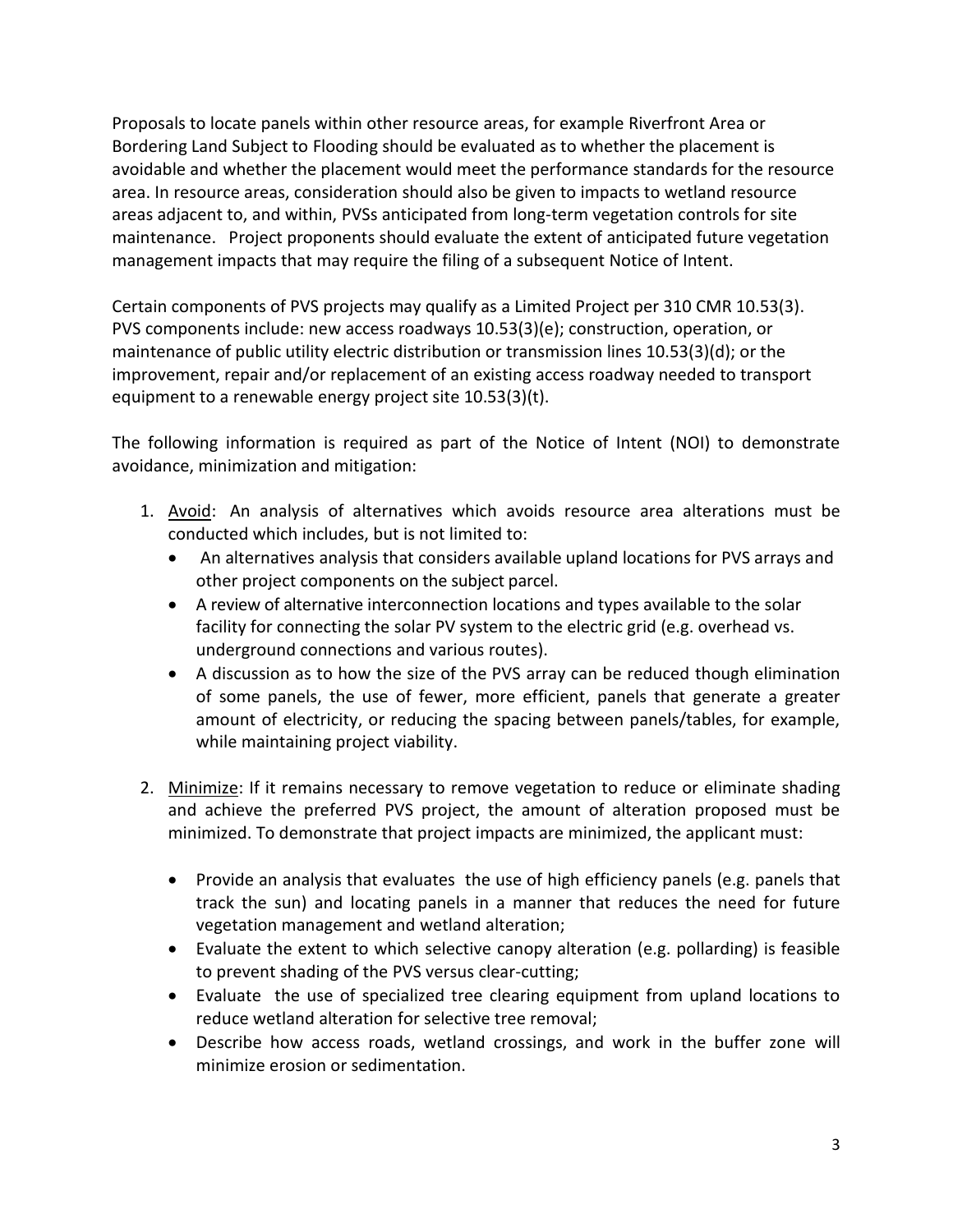- Demonstrate that ancillary structures related to construction of a solar installation or transmission of power in wetland resource areas are using best design and management practices; if fencing is proposed, the fence shall be at least 6-inches off the ground to provide for wildlife passage for the length of the fence.
- Apply the principles of Environmentally Sensitive Site Design and Low Impact Development (LID) Techniques (310 CMR 10.04) in the design and monitoring of stormwater controls (during both construction and post-construction).
- 3. Mitigate: Following all efforts to minimize impacts, the applicant must demonstrate that mitigation measures are provided that:
	- assure alterations proposed to wetland resource area BVW will be mitigated pursuant to the requirements of 310 CMR 10.00 and 314 CMR 9.00 (i.e. the mitigation area corresponds to the areal extent of resource areas altered, including the canopy area of trees and shrubs to be removed or pruned within resource areas);
	- monitoring plans are designed to evaluate mitigation success;
	- to the extent practicable, native soils are undisturbed, or in the cases where topsoil is removed, a minimum of six inches of native topsoil, or a comparable compostmulch mix, is replaced to facilitate plant growth and adequate vegetation coverage to control stormwater runoff.
	- post-construction tree and shrub maintenance plans related to avoiding future shading of panels are developed; and
	- use of seed mixes and plantings are comprised of species native or naturalized to Massachusetts. (Note that any future vegetation management, beyond that authorized or conditioned in the project Order of Conditions will require the filing of a separate Notice of Intent or Request for Determination of Applicability).

## 4. Stormwater Management

The Stormwater Management Standards contained at 310 CMR 10.05(6)(k) apply to PVS projects. The stormwater standards include: attenuation of peak rates of runoff caused by land development (310 CMR 10.05(6)(k)2), provision of recharge (310 CMR 10.05(6)(k)3), control of Total Suspended Solids (TSS) from impervious surfaces (excluding solar panels) (310 CMR 10.05(6)(k)4), and the provision of adequate erosion and sedimentation controls (310 CMR 10.05(6)(k)8).

Solar projects within the Buffer Zone or other jurisdictional area should endeavor to utilize Low Impact Development techniques and will receive credit for Environmentally Sensitive Site Design when LID is incorporated pursuant to the "Minimum Criteria for Credit" from Volume 3, Chapter 1 of the Massachusetts Stormwater Handbook.

DEP recommends the measures below to control the peak runoff rate, provide recharge, and treat TSS, provided the following are also met (note: the Applicant may provide documentation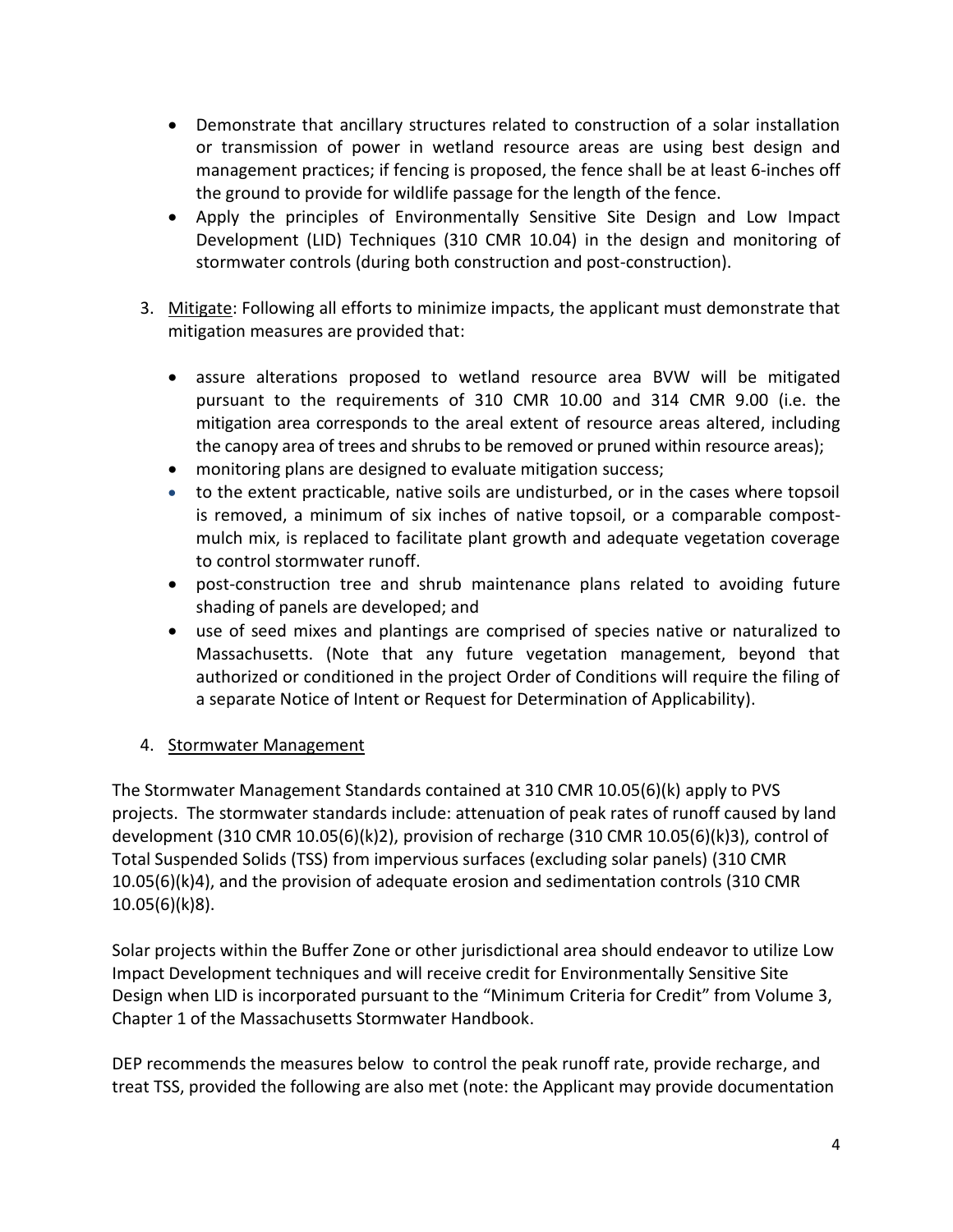for consideration demonstrating that the peak rate of runoff, recharge, and TSS treatment requirements are still met in cases where the factors below are not met):

- slopes on which the PVS arrays are placed are not greater than 3:1 ( $18^{\circ}$  or 33.5% slope), naturally or as graded;
- an erosion control plan is developed and implemented which prevents direct discharges to wetlands and which grade the project site to avoid or minimize channelized stormwater flow from the Buffer Zone directly into wetland resource areas;
- land disturbance and grading is conducted in a phased and selective manner (i.e. avoid, if possible, or minimize clearing the entire site at one time in order to minimize soil mobilization and the amount of soil exposure at any one time to reduce construction period runoff), or other appropriate construction best management practices are incorporated to preclude construction period runoff/erosion. Provide temporary land stabilization measures for all disturbed surfaces such as mulching until permanent native vegetative cover is established, and utilize temporary sedimentation basins as appropriate;
- construction and post-construction phase stormwater management plans include sub-catchments under the PVS arrays which include stormwater BMPs such as infiltration trenches, water bar/log bars, and natural vegetative cover consisting solely of native grass and plant species (note: the extent of stormwater BMPs required will depend largely on the existing cover type as compared to the proposed cover type. In some instances, BMPs may not be necessary, where the proposed cover type represents an improvement over existing conditions);
- top soil is preserved or supplemented sufficient to maintain vegetation cover;
- solar panel rows are spaced in a manner to allow sunlight penetration sufficient to support vegetation between the solar panel rows;
- where panel rows follow the slope (i.e. the panel arrays are constructed down, rather than across, a slope) provide intermittent gaps between adjacent panels sufficient to accommodate anticipated runoff so that runoff occurs from individual panels rather than from the length of the entire array;
- panel drip edges (or leading edge of panels) are no greater than 10-feet above the ground surface;
- no conveyances or outfalls are constructed; and.
- no work is proposed in a buffer zone of Resource Areas that borders a Critical Area, as defined at 314 CMR 9.02, or in the estimated habitat identified on the most recent Estimated Habitat Map of State Listed Rare Species prepared by the Natural Heritage and Endangered Species Program.

PVS array designs which do not qualify for LID credits shall demonstrate compliance with the Stormwater Management Standards specified at 310 CMR 10.05(6)(k)1-10, except that no stormwater recharge or TSS treatment shall be required when the ground surface under, and adjacent to, the PVS arrays consists of gravel/crushed stone or is planted and maintained with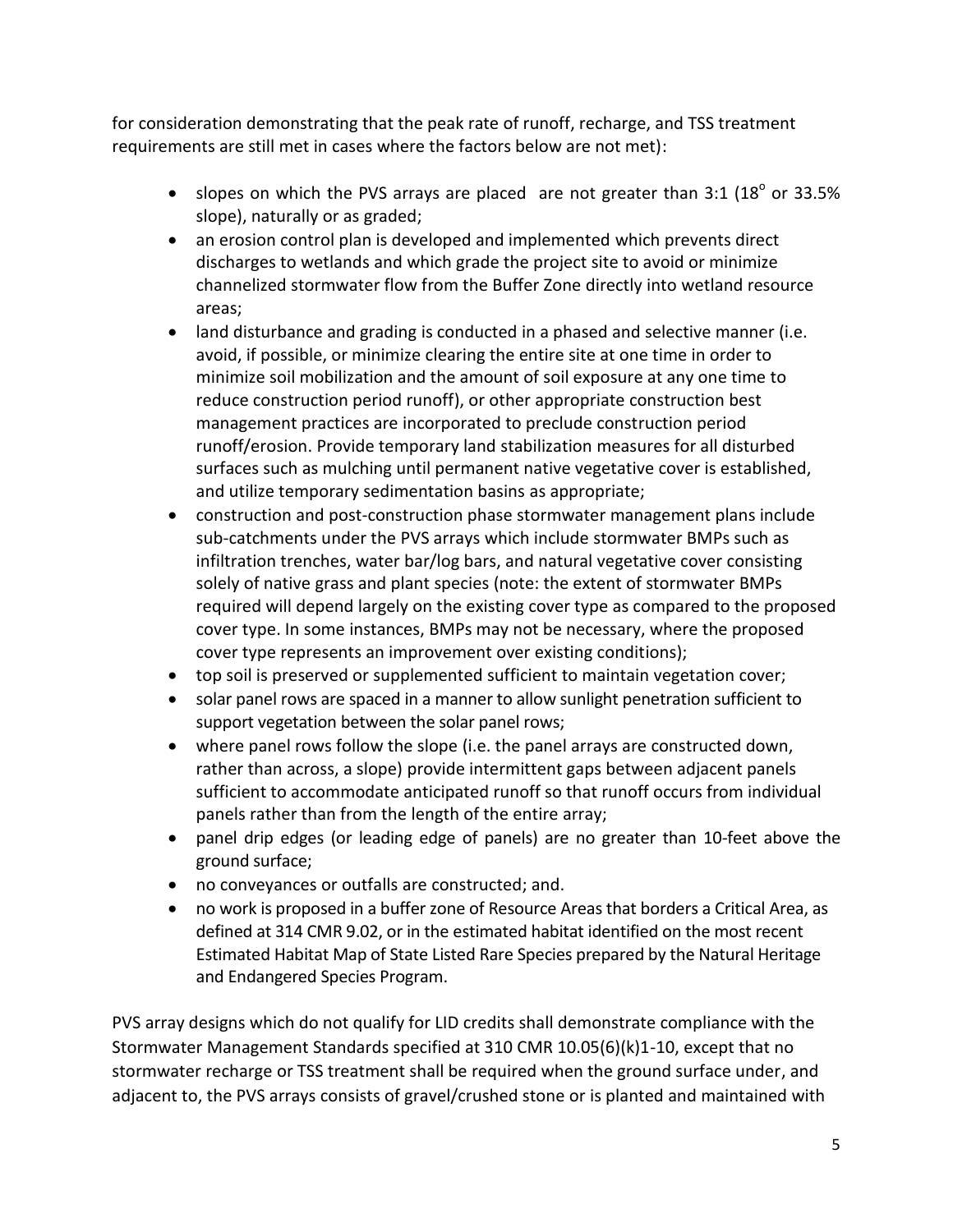native vegetative cover sufficient to provide adequate infiltration and eliminate surface water runoff. For peak rate attenuation, the runoff curve number computations shall be reflective of the final land cover type being proposed below the panels and between the rows of panels. Further, the land cover type must accurately reflect the existing condition in the stormwater calculations; Applicants are cautioned to appropriately evaluate the existing land cover type to avoid post-construction issues arising from stormwater runoff. An erosion and sedimentation control plan is required to be submitted as part of the NOI review pursuant to 310 CMR 10.05(6)(b) and 10.05(6)(k)8. Provision of perimeter controls alone is not sufficient to meet 310 CMR 10.05(6)(b) and 10.05(6)(k)8. In addition to perimeter controls, the plan must demonstrate land disturbance will be minimized at any one time, or that other appropriate measures are implemented, to prevent erosion to resource areas.

When calculations show an increase in peak flow, MassDEP recommends that re-engineering be conducted to include construction of retention basins or grading modifications (such as terracing or berms), infiltration trenches, bioengineering techniques, non-structural practices (e.g. establishment of a suitably sized and graded buffer area between the panels and vegetated wetlands or land under water) to mitigate the peak flows.

# 5. Accessory Structures

Access roads, parking areas, and rooftops of buildings or structures associated with a PVS arrays are fully subject to the Stormwater Management Standards specified at 310 CMR 10.05(6)(k). The selected Runoff Curve Number must be from the U. S. Natural Resources Conservation Service WinTR55 Land Use Details list for roads, parking, or rooftops depending on proposed surface and Hydrologic Soil Group.

Lealdon Langley **Director** Wetlands and Waterways Program September 22, 2017